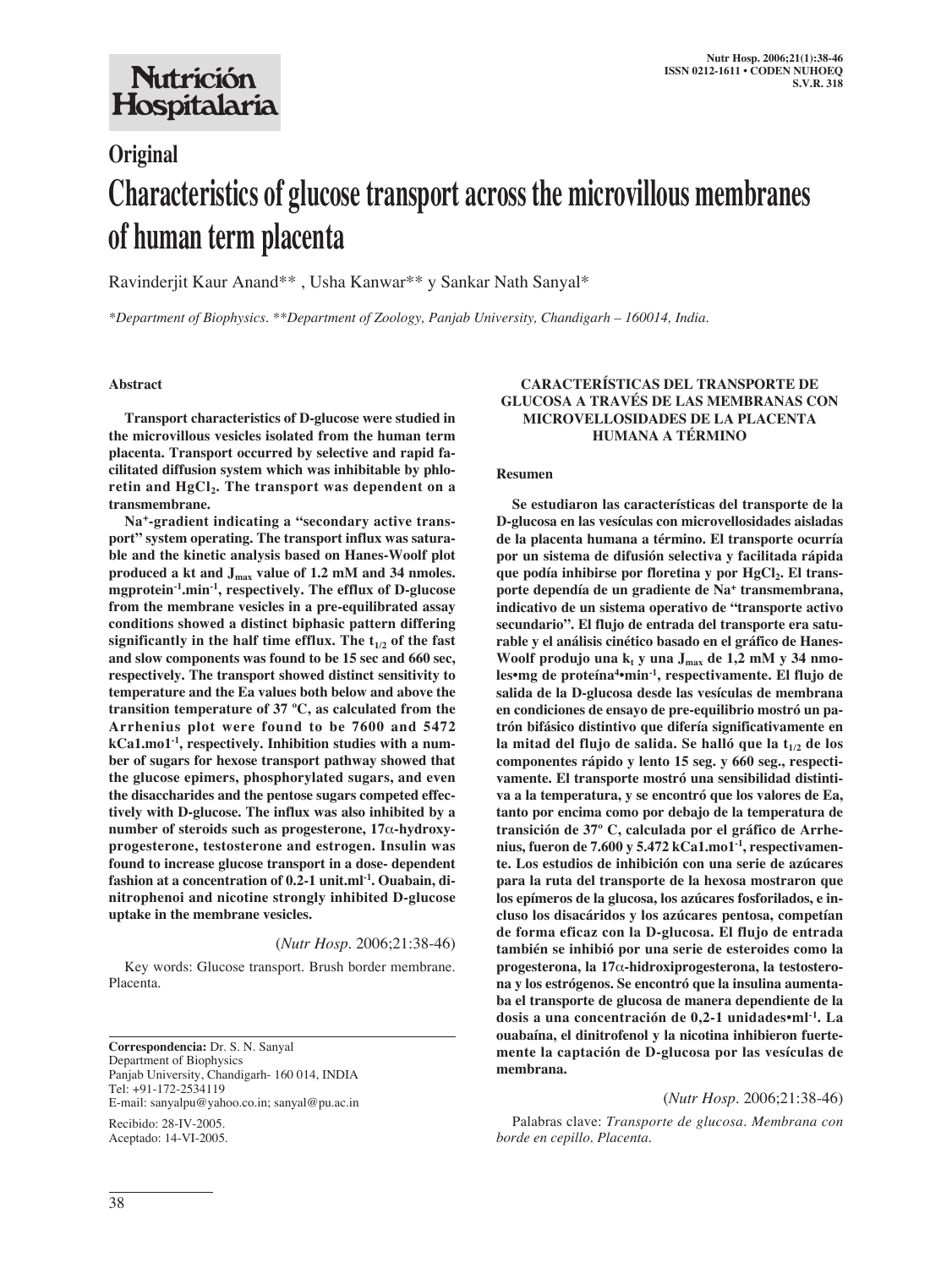# **Introduction**

Placenta of various species has been shown to be selectively permeable to the D-isomer of glucose and related monosaccharides in the perfused tissue, and the transport is characterized by competitive inhibition and uphill movement by counterflow1. *In vitro* studies with the whole villous tissue have demonstrated that uptake of glucose into the syncytiotrophoblast is the initial step in the placental transfer<sup>2</sup> which occurs both by diffusion and by a mediated sodium-dependent process conforming to the requirement of Michaelis-Menten kinetics<sup>3</sup>. However, the use of whole villous tissue in the study of specific characteristics of placental transport is seriously limited by the presence of various cell types and subcellular membranes, while an isolated membrane preparation would clearly facilitate such investigation. The absorptive epithelial plasma membrane, called the microvilli, from the placental syncytium can be obtained in homogeneous preparation<sup>4</sup>. In further modification of the method, we have prepared closed vesicles capable of actively transporting amino acids and ions, while the purity of the membrane was established by electron microscopy, marker enzyme assays, lipid compositional analysis and SDS-PAGE profile of the membrane proteins5-8. In this article, we report investigations on Dglucose uptake which includes substrate specificity, kinetic properties of the transport, temperature dependence, effects of inhibitors and potential regulatory hormones and the sensitivity of the transport system to a number of membrane perturbing compounds. The transport in the isolated membrane vesicles which seemingly minimized the recapture of substrate from the medium<sup>9</sup>, also demonstrates the existence of a mediated pathway for exodus of the sugar.

# **Materials and Methods**

#### *Collection of placenta*

Placentae were collected within 30 min of vaginal delivery from mothers with uncomplicated full-term pregnancies through the courtesy of the Government General Hospital, Sector-16, Chandigarh, on written request. Strict medical ethics was followed in obtaining the placentae and the patient's clinical history was checked from the antenatal Clinics record to avoid any pathological state such as the diabetes, hypertension and preeclampsia.

# *Placental microvillous (brush border) membrane preparation*

The placenta was immediately placed on ice, brought to the laboratory within minutes and cut into pieces approximately 10-15 cm in diameter. Decidua and the chorionic plates were removed using a sharp microtome blade. The resulting villous tissue was washed with Earle's balanced salt solution to remove

the blood<sup>10</sup> which included 23 mM CaCl<sub>2</sub>, 1 mM Mg-SO4, 5.4 mM KCl, 116 mM NaCl, 5.6 mM D-glucose, 26 mM NaHCO<sub>3</sub>, 1 mM NaH<sub>2</sub>PO<sub>4</sub> and 11 mg phenol red per liter of the solution. A 15-20 g placental tissue sample was spread out manually and then washed successively in ice- cold isotonic CaCl<sub>2</sub> solution, in Earle's solution and in 40 mM Tris-HCl buffer, pH 7.4. These washings removed much of the blood from the intervillous spaces. The sample is briefly grounded with an electric food processor into small pieces of 1- 5 mm in diameter and placed in an ice-cold 0.9% NaCl solution. The pH of all solutions used in the preparation was adjusted to 7.4 and except where noted otherwise, all the steps were strictly performed at 4°C. They were then gently agitated at 4°C for 30 min using a magnetic stirrer. During this procedure the chorionic villi were spread out so that their surfaces could be well irrigated. The saline is poured off and centrifuged for 10 min at 800g in a refrigerated centrifuge (g forces are average value applied to the midpoint of the tube) to remove any fragments of tissues and further centrifuged at 10,000g for 10 min to remove the larger particles and intracellular debris. This is then followed by a high speed run of 100,000 g for 60 min in a Beckman ultracentrifuge (Model L8 80) using the Ti 60 fixed angle rotor, yielded a pale yellow jelly-like pellet. The brush border membrane (pellet) was further suspended in a 2 mM Tris-Hepes buffer by homogenization in an all glass hand homogenizer and repeatedly passing through the 23 gauge needle to give a final protein concentration of approximately 2 mg.ml -1. The isolated membrane was used for characterizations such as the transmission electron microscopy, marker enzyme analysis, SDS/PAGE of the membrane proteins, quantitative distribution of the lipids, as well as the studies on membrane transport.

# *Transport measurements*

Measurement of glucose transport from the medium into the vesicles was performed under isotonic conditions. Membrane vesicles suspended in 2 mM Tris-Hepes buffer, pH 7.4 (buffer I), in the presence or absence of 130 mM NaCl were mixed with known concentration (1 mM) of 14 C-D-glucose in the same buffer with a sudden vortexing. The incubations were made at room temperature in a water bath and at indicated time interval as short as 3 sec, the transport was stopped by diluting the medium 10-fold with ice cold phloretin solution (0.2 mM in buffer I plus 2% ethanol). The vesicles were immediately separated from the substrate medium by rapid filtration under reduced pressure on mixed ester filters  $(0.45 \mu m)$  pore size, 0.25 mm diameter) (Whatman Limited, Maidstone, England). The membrane vesicles were harvested on the filters pre-wet with dulled buffer I and on a syringe type filter holder (Whatman Limited, Maidstone, England). The vacuum for rapid filtration was genera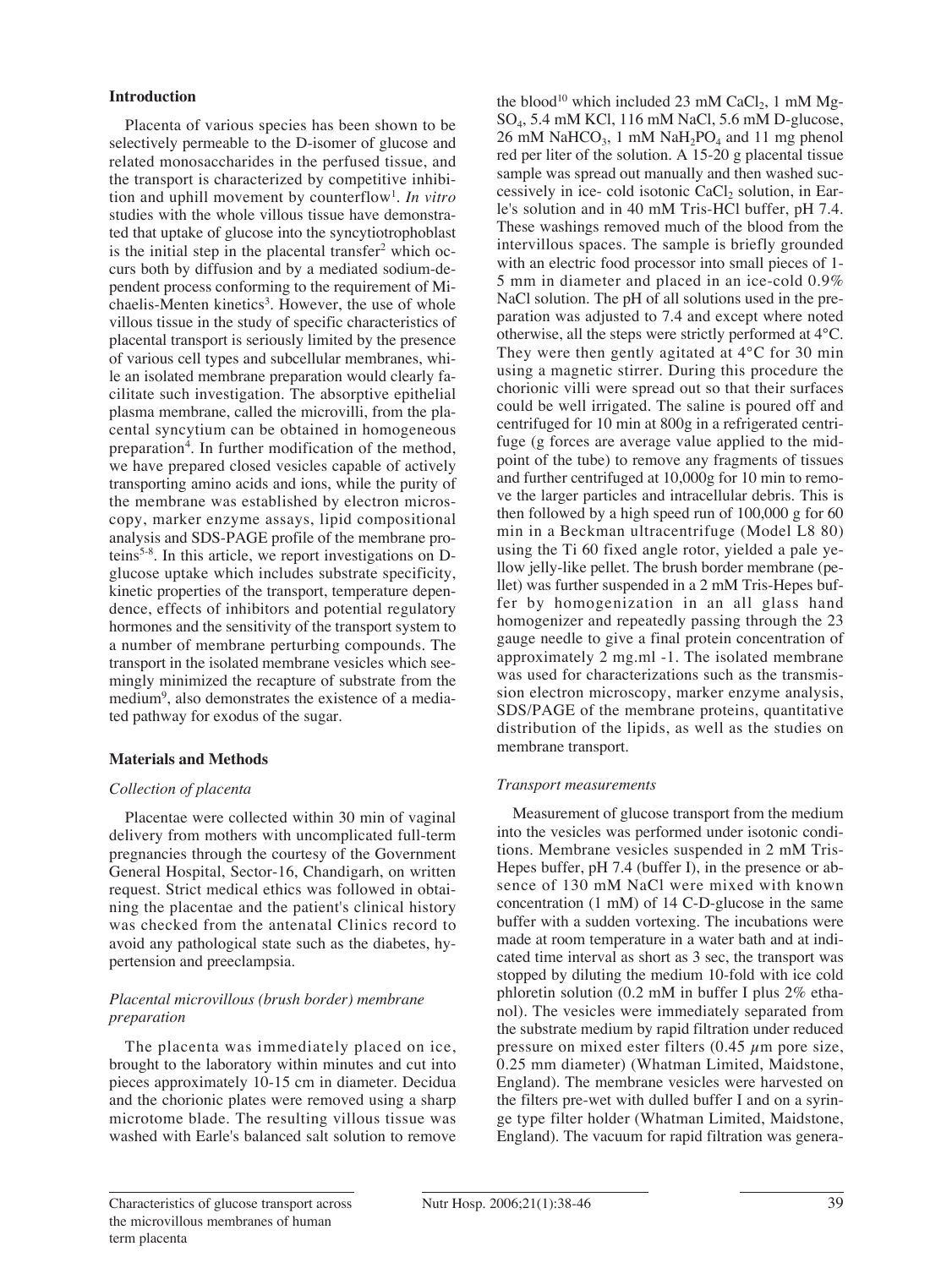ted with the help of a high capacity motor driven suction pump. The harvested vesicles were washed extensively 3-4 times with ice-cold buffer I. Non-specific binding of radioactivity to the filter in the absence of protein was determined by placing 100  $\mu$ l of incubation solution (lacking vesicles) on the filter and by washing them as described. The radioactivity counts on such filter were accepted as the "filter blank". Each filter was suspended in scintillation cocktail containing 0.2% PPO, 0.04% POPOP, 6% naphthalene, 2% acetic acid, 2% ethylene glycol, 10% methanol and the rest  $1,4$  dioxan<sup>11</sup>. The radioactivity was determined by scintillation spectrometry using a Beckman (LS 7000) liquid scintillation counter.

Measurement of transport of the same substrate in an outward direction or egress was performed according to the method of Johnson and Smith<sup>12</sup>. Vesicles were preloaded by equilibrating them for 1.5 h at 22°C with <sup>14</sup>C-D-glucose ([S] =1 mM) in the presence or absence of 130 mM NaCl and were immersed in an ice bath thereafter. Aliquots of 100  $\mu$ l each were warmed to 22°C and a large aliquot (2 ml) of buffer I was rapidly added to dilute the external substrate concentration to a low level and initiate egress. Phloretin as transport blocking agent (2 ml at 0°C) was added rapidly after a desired time interval to stop the egress and the vesicles were quickly recovered as above.

#### *Measurement of membrane proteins*

The amount of protein in the BBM surfaces was estimated by the modified sodium dodecyl sulphate (SDS)-Lowry procedure of Lees and Paxman<sup>13</sup>.

#### *Results Time course of D-glucose influx and egress in the placental BBM vesicles*

Fig. 1 shows that in the presence of an inwardly directed sodium gradient (initial conditions: 130mM NaCl outside and zero inside), the influx of D-glucose in the placental BBM vesicles appeared to be extremely fast and follows a characteristic time dependent pattern. The quantity of the sugar in the vesicles reached a peak value of 32.17 nmoles.mg protein<sup>-1</sup> at about 1 min which declined steadily thereafter and attained a near equilibrium value (steady state) at about 5 min. In the absence of  $Na<sup>+</sup>$ , the rate of uptake in the vesicles was much slower, never attained any peak accumulation and proceeded at a constant rate of about 20 nmoles.mg protein-l, which is only about 60% of the peak value as attained in the presence of Na<sup>+</sup>. The transient accumulation of the sugar in the vesicles suggests that the process is in some way linked to the inward movement of Na+ ions until that time when the vesicles were also equilibrated with the ion. In the subsequent experiments, the vesicles were incubated with the substrate for a period of 30 sec because it falls in the linear region of the uptake velocity.



*Fig. 1.–Time course for uptake of 14 C-D-glucose into placental BBM vesicles.*

Substrate was added to a suspension of vesicles to a final concentration of 1 mM D-glucose in the presence or absence of 130mM NaCl. Uptake was terminated at times indicated by the addition of 1 ml of ice-cold 0.2 M phloretin solution.

Efflux of the substrate from the preloaded vesicles, called the 'egress' was equally fast with the internal concentration of the label falling to 75% in 20 sec and 30 sec in the presence and absence of NaCl, respectively (fig. 2). The rate then slowed abruptly as egress was studied for 10 min. The time course of egress was thus biphasic as clearly evident in the semi log plot (fig. 2 inset) that shows a halftime of 15 sec and 660 sec for the fast and slow components, respectively. Kinetic properties of the transport system were investigated with a range of substrate concentration of 1-30 mM and by measuring the initial rate of uptake of the label into the vesicles. The rate of D-glucose uptake was found to be concentration dependent over a range of 1-10 mM (fig. 3 a y b), which then saturates at higher concentrations of the monosaccharide assuming the hyperbolic kinetics typical of a protein mediated facilitated diffusion. In subsequent experiments, a substrate concentration of 30 mM was adopted ensuring a linear kinetics of the uptake process at a saturable substrate concentration. The data of uptake velocity (v) versus the substrate concentration ([S]) were transformed to a linear plot of HanesWoolf ([S]/v vs. [S]), and the apparent affinity constant of the uptake  $(k<sub>t</sub>)$  and the initial apparent maximum velocity  $(J<sub>max</sub>)$ were calculated from the x-intercept and the slope, respectively (fig. 3c). It follows the usual form of Michaelis-Menten equation for enzyme kinetics,

$$
\frac{[S]}{v} = \frac{[S]}{J \max} + \frac{k_t}{J \max}
$$

The uptake data plotted in this way produced a  $k_t$ and  $J_{max}$  value of 1.2 mM and 34.3 nmoleslmg protein/min, respectively.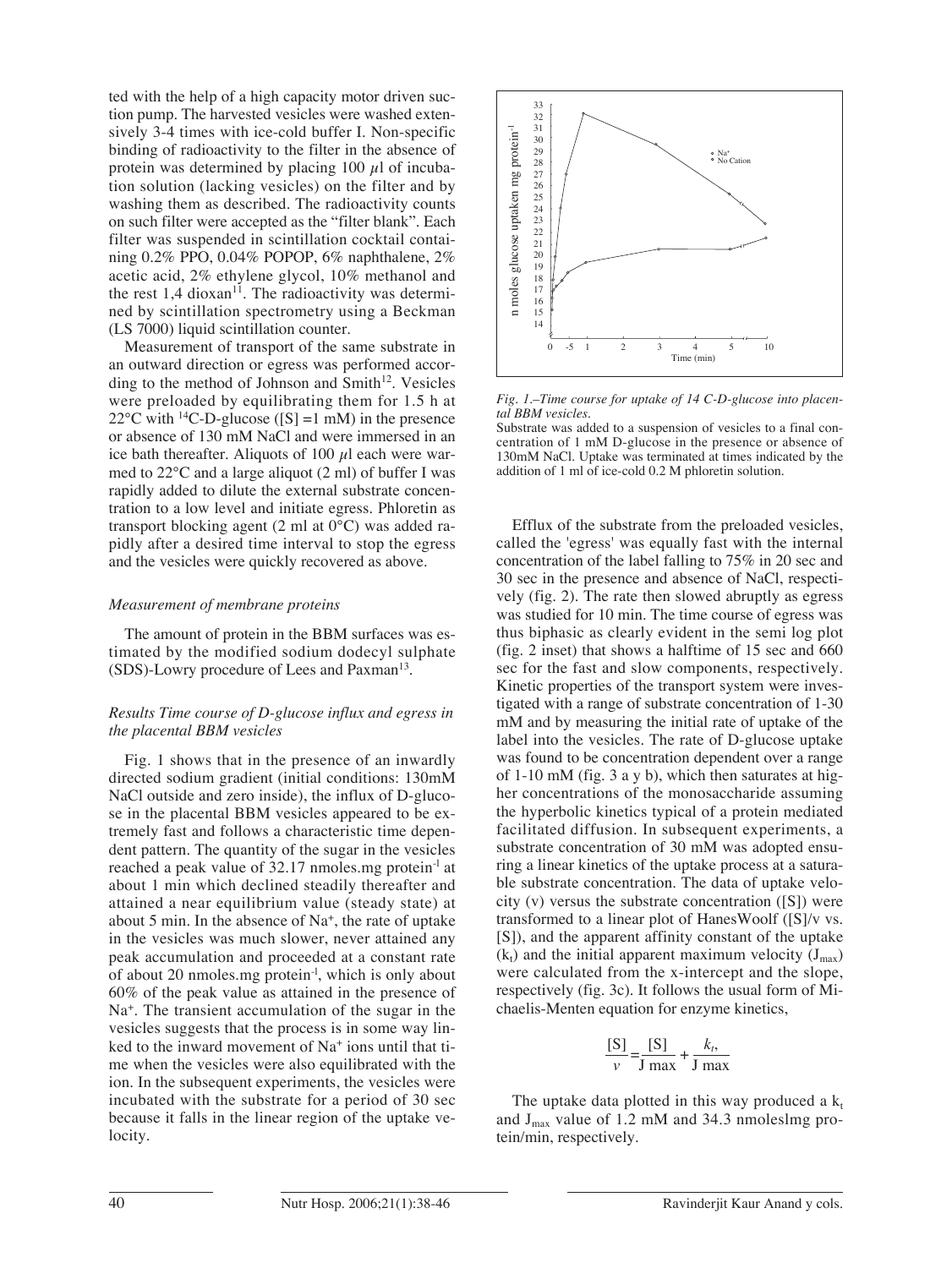



14C-D-glucose (1 mM) was preloaded into vesicles for 90 min. at 22  $\degree$ C and then 100  $\mu$ l of these vesicles were diluted in the medium 20-fold (2 ml) with 2 mM Tris-Hepes buffer, pH 7.4 at 22 ºC to generate a gradient of 1 mM to 0.05 mM. Outward flow of substrate was stopped at various times with ice-cold 0.2 mM phloretin solution.

Inset: Semi-log plot for egress. Ordinate is –natural logarithm ( ln) of the ratio of concentration at time t (At) to the initial internal substrate concentration (A0).

#### *Inhibition by phloretin and HgCl<sub>2</sub>*

Fig. 4 shows that the uptake of D-glucose in BBM vesicles was found to be inhibited by phloretin (60% inhibition) and  $H9C1<sub>2</sub>$  (30%). The time course of inhibition was also followed from 15 sec to 3 min, and while the "overshoot" in D-glucose uptake was once again visible, the inhibitory effects of phloretin and  $HgCl<sub>2</sub>$  were clearly and uniformly discernible at all time points. Phloretin was therefore used as transport terminator in subsequent experiments to counter the rapidity with which the influx took place during the time lapse between incubation and filtration of membrane vesicles which was although as less as 1-2 sec.

#### *The temperature dependence of uptake*

The effect of temperature, if any, on the D-glucose uptake in the BBM vesicles was studied by following the uptake process at different temperatures ranging from 4-48 ºC (fig. 5). The results demonstrate that although the glucose uptake can be visualized even at lower temperatures, the optimum activity takes place at 37 ºC which considerably decreases thereafter at 48 ºC (25% inhibition). The uptake velocity at  $0^{\circ}$ C was only about 35% of that obtained at 37 ºC and at temperatures from 10-28 ºC, the uptake was found to increase linearly. The data was transformed to Arrhenius relationship of log maximum velocity to 1/T (absolute tempera-



*Fig. 3.–Rate of 14C-D-glucose uptake in the placental BBM vesicles over a range of substrate concentration of 1-30 mM a) v vs. [S], at different time points*

*b) v vs. time, at different substrate concentrations*

*c) Hanes-Woolf plot of ([S]/v vs. [S])*

A substrate range of 1-30 mM was used and incubation carried out for 30 sec.

 $v =$  initial uptake velocity (nmoles. prot<sup>-1</sup> . min<sup>-1</sup>), [S] = substrate concentration (mM).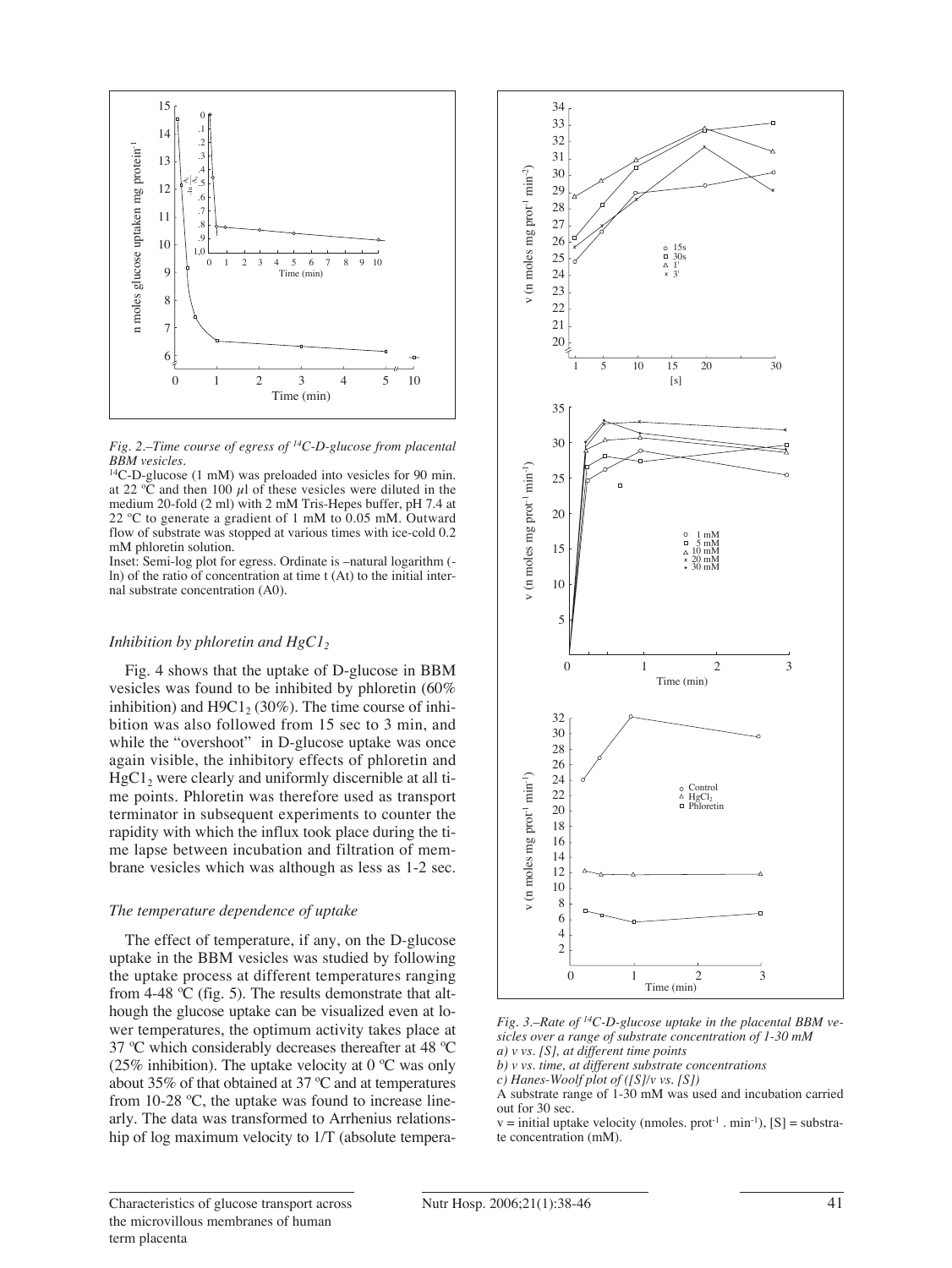

*Fig. 4.–Evaluation of non-mediated diffusion through membrane of 14C-D-glucose in the placental BBM vesicles.* Penetration of glucose in the membranes in presence of 0.2 mM phloretin or  $0.\overline{2}$  mM HgCl<sub>2</sub> at different time points keeping the substrate concentration constant at 1mM.



*Fig. 5.–Effect of temperature on 14 C-D-glucose uptake in the placental BBM vesicles. a) v vs. t (ºC). b) Arrhenius transformation (log v vs. 1/T (ºK) of the data)*

ture) that yielded a non-linear curve (inset). From the plot were yielded the energy of activation (Ea) values below and above the transition temperature as calculated from the slope which were found to be 7600 and  $5472$  kCal.mol<sup>-1</sup>, respectively. The transition temperature (37 ºC) was directly recorded from the plot.

#### *Substrate specificity*

The substrate specificity for D-glucose transport in the placental BBM vesicles was determined by competitive inhibition with a number of mono- and disaccharides and their structural analogues when tested in a tenfold molar excess over the substrate in the incubation medium which also contained 130 mM NaC]. Table I shows that the D-glucose transport was inhibited substantially by the glucose analogue, D-galactose, deoxyglucose, D-mannose, pentose sugars like D-arabinose, D-xylose and the disaccharides such as a-lactose, maltose and sucrose. The phosphorylated sugars, glucose-1 phosphate, glucosc-6-phosphate and fructose 1,6-diphosphate also produced strong inhibition of D-glucose uptake in these vesicles. The inhibition constant  $(k_i)$  as listed in the table was calculated following the equation:

$$
\frac{\text{v}}{J_{max}} = \frac{[S]}{k_{t\,app} + [S]}
$$
, while  $k_{t\,app} = (1 + \frac{[I]}{k_i})$ 

The  $k_i$  values showed, as listed in table I, that the disaccharides, phosphorylated sugars and arabinose with small ki values may prove to be the more potent inhibitors.

### *Effect of steroids*

To study the effect of a number of steroid hormones on the uptake of D-glucose in the BBM vesicles, the membranes were preincubated for 10 min with a steroid and then the uptake studies carried out. During the trans-



*Fig. 6.–Effect of insulin on on 14C-D-glucose uptake in the placental BBM vesicles.*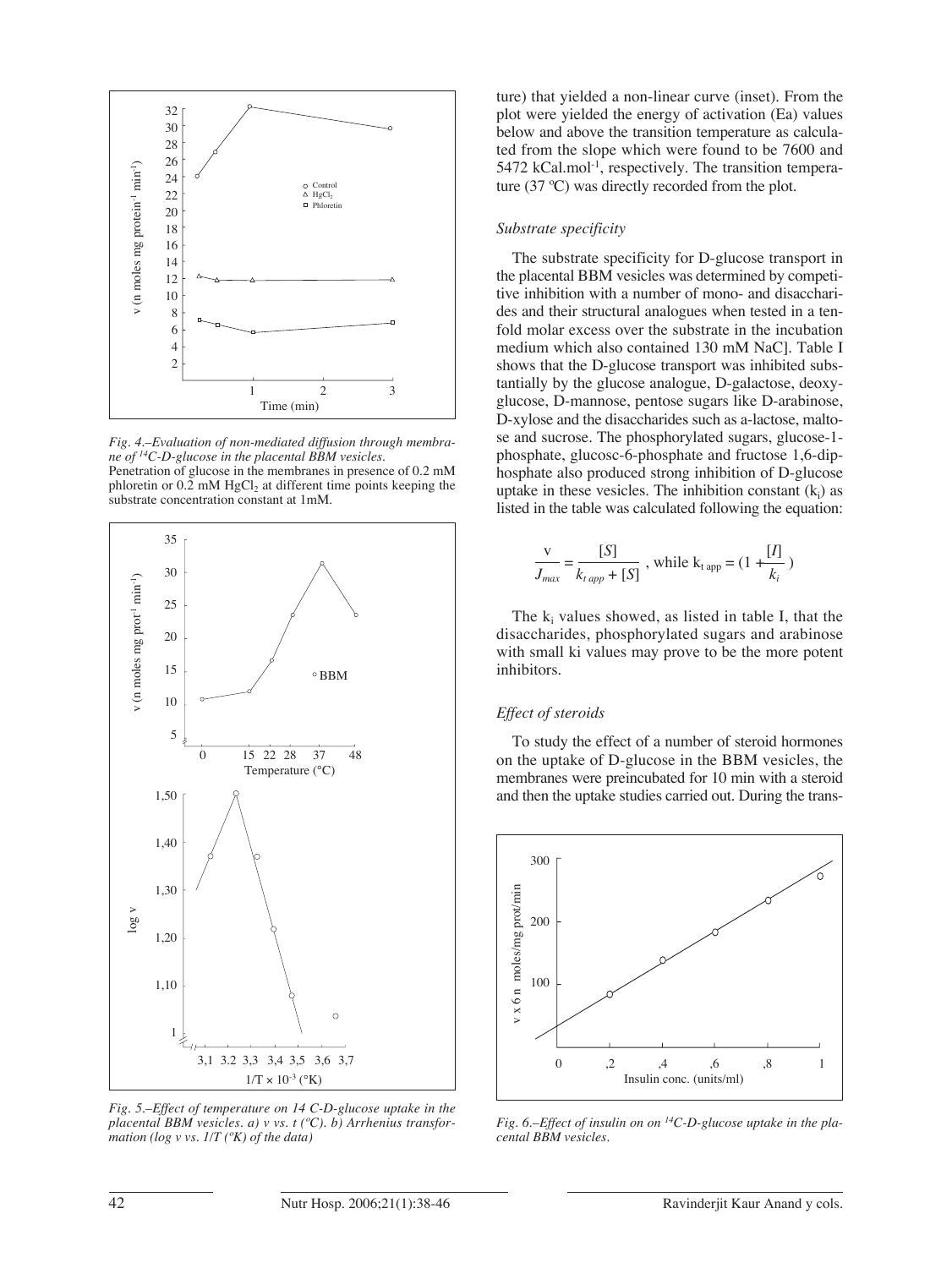| <b>Table I</b><br>Competition of various sugars with labeled ${}^{14}C$ -D-glucose for the D-glucose transport in placental BBM vesicles |                                                      |                                                                     |                                             |                                        |  |
|------------------------------------------------------------------------------------------------------------------------------------------|------------------------------------------------------|---------------------------------------------------------------------|---------------------------------------------|----------------------------------------|--|
| Competitor<br>$(10\text{ }\mathrm{MM})$                                                                                                  | <i>Structural</i><br>difference from<br>$D$ -glucose | Uptake velocity<br>$(v)$ (nmoles.<br>$prot-1$ . min <sup>-1</sup> ) | $%$ inhibition<br>of D-glucose<br>transport | Inhibition<br>constant<br>$(k_i)$ (mM) |  |
| None                                                                                                                                     |                                                      | $53.84 \pm 4.74$                                                    |                                             |                                        |  |
| $D (+)$ -Mannose                                                                                                                         | Epimer at No. 2                                      | $26.67 \pm 7.69$                                                    | 50.46                                       | 32.31                                  |  |
| $D(+)$ -Galactose                                                                                                                        | Epimer at No. 4                                      | $23.65 \pm 5.76$                                                    | 56.07                                       | 17.15                                  |  |
| $D(+)$ -Arabinose                                                                                                                        | Pentose                                              | $20.44 \pm 0.99$                                                    | 62.04                                       | 10.39                                  |  |
| $D(+)$ -Xylose                                                                                                                           | Pentose                                              | $22.01 \pm 4.61$                                                    | 59.12                                       | 13.10                                  |  |
| A-Lactose                                                                                                                                | Disaccharide                                         | $19.28 \pm 3.63$                                                    | 64.19                                       | 8.84                                   |  |
| 2-deoxy-D-glucose                                                                                                                        | Missing hydroxyl at<br>No. 2                         | $20.67\pm0.25$                                                      | 61.05                                       | 11.21                                  |  |
| $D$ (+Fructose                                                                                                                           | Ketose                                               | $23.91 + 1.21$                                                      | 55.59                                       | 17.96                                  |  |
| Maltose                                                                                                                                  | Disaccharide                                         | $21.52 \pm 3.75$                                                    | 60.03                                       | 12.16                                  |  |
| Sucrose                                                                                                                                  | Disaccharide                                         | $23.24 \pm 5.76$                                                    | 56.84                                       | 15.98                                  |  |
| Glucose-1-<br>phosphate                                                                                                                  | Phosphorylated at<br>No.1                            | $29.87 \pm 1.05$                                                    | 44.52                                       |                                        |  |
| Glucose-6-<br>phosphate<br>Fructose-1,6-                                                                                                 | Phosphorylated at<br>No. $6$<br>Ketose,              | $23.94 \pm 0.82$                                                    | 55.53                                       | 18.05                                  |  |
| diphosphate                                                                                                                              | phosphorylated at<br>No. 1 & 6                       | $19.39 \pm 2.33$                                                    | 63.99                                       | 8.98                                   |  |

Each datum represents mean  $\pm$  SD of 3-4 independent observations.

port, the media contained 500  $\mu$ M steroid; 30 mM substrate and 130 mM NaCl. Progesterone, 17α-hydroxyprogesterone and testosterone strongly inhibited the uptake process and 13-estradiol inhibited moderately while cholesterol produced a rather weak inhibition (table II). Also, an amount of 5% ethanol present as solvent for the steroids had no effect on glucose uptake. The inhibition constant as listed showed that the hydroxylated progesterone with 0.22 mM was the most potent inhibitor.

#### *Effect of insulin*

Insulin was found to stimulate the glucose uptake in the placental BBM vesicles. Fig. 6 showed a dose de-



*Fig. 7.–Effect of different chemicals (metabolic inhibitor) on the transport of 14 C-D-glucose uptake in the placental BBM vesicles.*

pendent linear relationship of the increase in D-glucose uptake with an increment in insulin concentration in the incubation medium. It is also interesting to note that an extrapolation of the linear plot to the insulin concentration intersects the y-axis at a point which was identical to the  $J_{\text{max}}$  value as obtained in the substrate kinetics experiment. The uptake values however, were obtained when BSA was present along with insulin, while without BSA, the value was about 29.5% less.

#### *Effect of inhibitors*

The uptake was inhibited by a number of compounds which are known membrane perturbing agents or metabolic inhibitors (fig. 7). Ouabain, a competitive inhibitor of Na+ /K+ -ATPase showed about 20% inhibition of glucose uptake. 2,4-dinitrophenol (DNP), a potent metabolic inhibitor blocked the influx to as much as 50% while its para substituent remained almost without any effect. Nicotine, a well documented drug of abuse, depressed the uptake significantly up to 18% of the control value.

#### **Discussion**

Glucose is a major fetal nutrient and understanding its transport across placenta is fundamental to the understanding of the fetal nutrition and metabolism. Since, the fetal liver is known to be deficient in gluconeogenic activities<sup>14</sup>, a transplacental movement of sugar from the maternal blood remained the only source for this primary energy molecule. Transport through the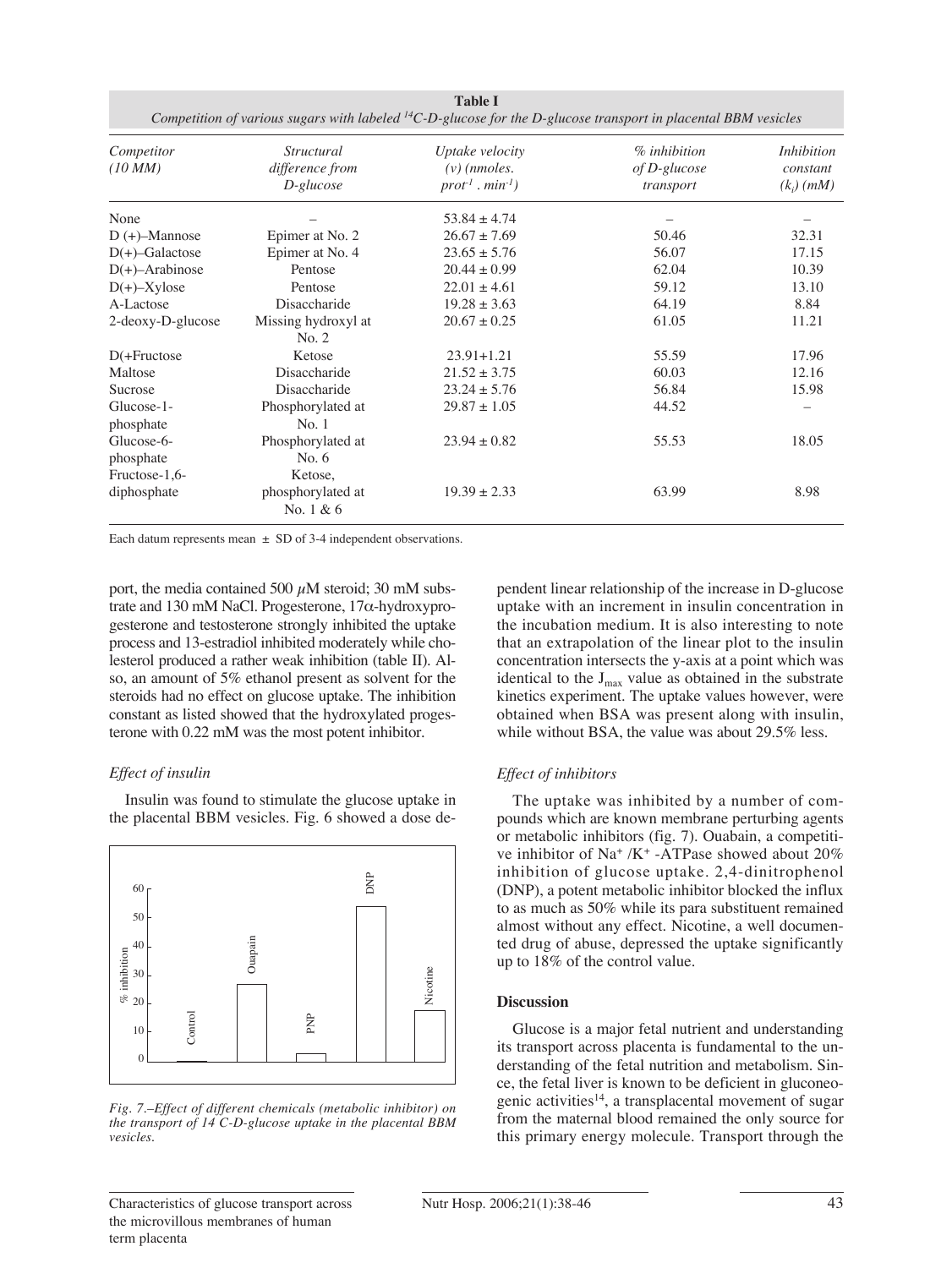| Steroid (1 mM)                       | Uptake velocity $(v)$<br>$(mmoles.$ prot <sup>1</sup><br>$. min^{-1}$ | $\%$ inhibition of D-<br>glucose transport | <i>Inhibition</i><br>constant (ki) (mM) |
|--------------------------------------|-----------------------------------------------------------------------|--------------------------------------------|-----------------------------------------|
| Control                              | $195.66 \pm 12.6$                                                     |                                            |                                         |
| Cholesterol                          | $157.08 \pm 11.73$                                                    | 19.72                                      |                                         |
| $\beta$ -Estradiol                   | $83.16 \pm 4.56$                                                      | 57.50                                      | 2.19                                    |
| Progesterone                         | $62.22 \pm 2.54$                                                      | 68.20                                      | 0.54                                    |
| Testosterone                         | $56.52 \pm 3.90$                                                      | 71.11                                      | 0.42                                    |
| $17 \alpha$ -hydroxy<br>progesterone | $41.85 \pm 16.67$                                                     | 78.61                                      | 0.22                                    |

Each datum represents mean  $\pm$  SD of 3-4 independent observations.

microvillous plasma membrane of the placental syncytiotrophoblast is believed to be the first step in the transfer process. The study of D-glucose uptake in the isolated membrane vesicles in the present investigation clearly demonstrates the presence of a high affinity glucose transport which is selective and mediated by a facilitated diffusion system. The process was saturable and had a kt of 1.2 mM which is similar to that reported in a number of tissues such as the adipocyte and the cultured fibroblasts from baby hamster kidney<sup>15</sup>. The results suggest that the monosaccharide is transiently accumulated within the vesicles by an electrogenic process dependent on the presence of an inward gradient of NaCl. The process is therefore, powered by sodium co-transport and aptly called as the "secondary active transport<sup>716</sup>. The transport is characterized by a huge overshoot phenomenon which is also variously reported in 10 experiments with glucose and amino acid transport in the isolated microvillous membrane vesicles of similar transport epithelia, like intestinal villous and renal proximal tubule17,18. Outward flux of the monosaccharide is characterized by two distinct phases, a slower one preceded by an extremely rapid flux. The biphasic time course indicates the possibility of existence of two types of vesicular compartments with transport system of different affinity - one that fills and empties much faster than the other one. The transport also showed clearly its sensitivity towards temperature of incubation. The uptake was negligible at 4-15°C, proceeded maximally at 37°C and was inhibited thereafter, thus further suggesting that the process was transport protein-mediated and depended on the changes in membrane lipid microenvironment. The non-linearity in Arrhenius plot demonstrates a selective partitioning of the protein (transporter) in the ordered and liquid crystalline lipid phases. The break point as visualized directly from the plot corresponds to the membrane lipid phase transition (Tc). The Ea below the Tc  $(7600 \text{ kCal.mol-1})$  corresponded to the transition of the native molecule to the activated state while the Ea above the Tc (5472 kCal.mor1) may relate to denaturation or unfolding of the higher order structures.

The D-glucose uptake in placental BBM vesicles prefers substrates which are conformational analogues such as the D-galactose, D-mannose or the phosphorylated sugar at one or six position. It was interesting to note that a number of disaccharides also compete for the glucose binding sites. The possible explanation could be that these membranes are also richly endowed with disaccharide hydrolases<sup>19</sup> which could provide the ready source, of the competing monosaccharide substrate. The transport system also seems to have little discrimination for the pentose sugar and the ketohexoses.

The microvillous membrane glucose transport system is inhibited by a number of steroid hormones which although are synthesized *in vivo* by the placenta and their local concentration cannot be told precisely, but may be presumed to be quite high. Smith and Brush $^{20}$ reported a value of 1-2  $\mu$ g of progesterone per g of isolated microvilli from placenta that corresponds to about  $5 \times 10^{-6}$  M which is within the range of the steroids where inhibition of glucose transport was observed in the present study. Direct inhibitory effects of steroids on glucose transport had been demonstrated in other cell types such as the diethylstilbestrol in erythrocytes $^{21}$ . It seems that the inhibition of glucose uptake in placental microvillous membranes from the maternal blood in ten-fold molar excess of the steroids is a part of the unique self regulatory mechanism of a tissue which is known to be autonomous. However, cholesterol, the precursor molecule for these steroids did have little effect on the uptake process. Steroid hormones have also been shown to inhibit strongly the uptake process of different amino acids in the placental membranes<sup>22</sup>. On the other hand, the transport process was stimulated in a dose dependent fashion by insulin. Placental membranes are richly endowed with high affinity insulin receptors $23-25$ , although the biological effects of insulin on placenta are unknown and the membrane contains no hormone-sensitive adenylate cyclase26. Insulin however, seemed to inhibit the amino acid movement<sup>27</sup>. The inhibition is particularly pronounced in placental slice preparations<sup>28</sup>. Since, insulin is rapidly degraded by placental tissues<sup>24,29</sup> we have ad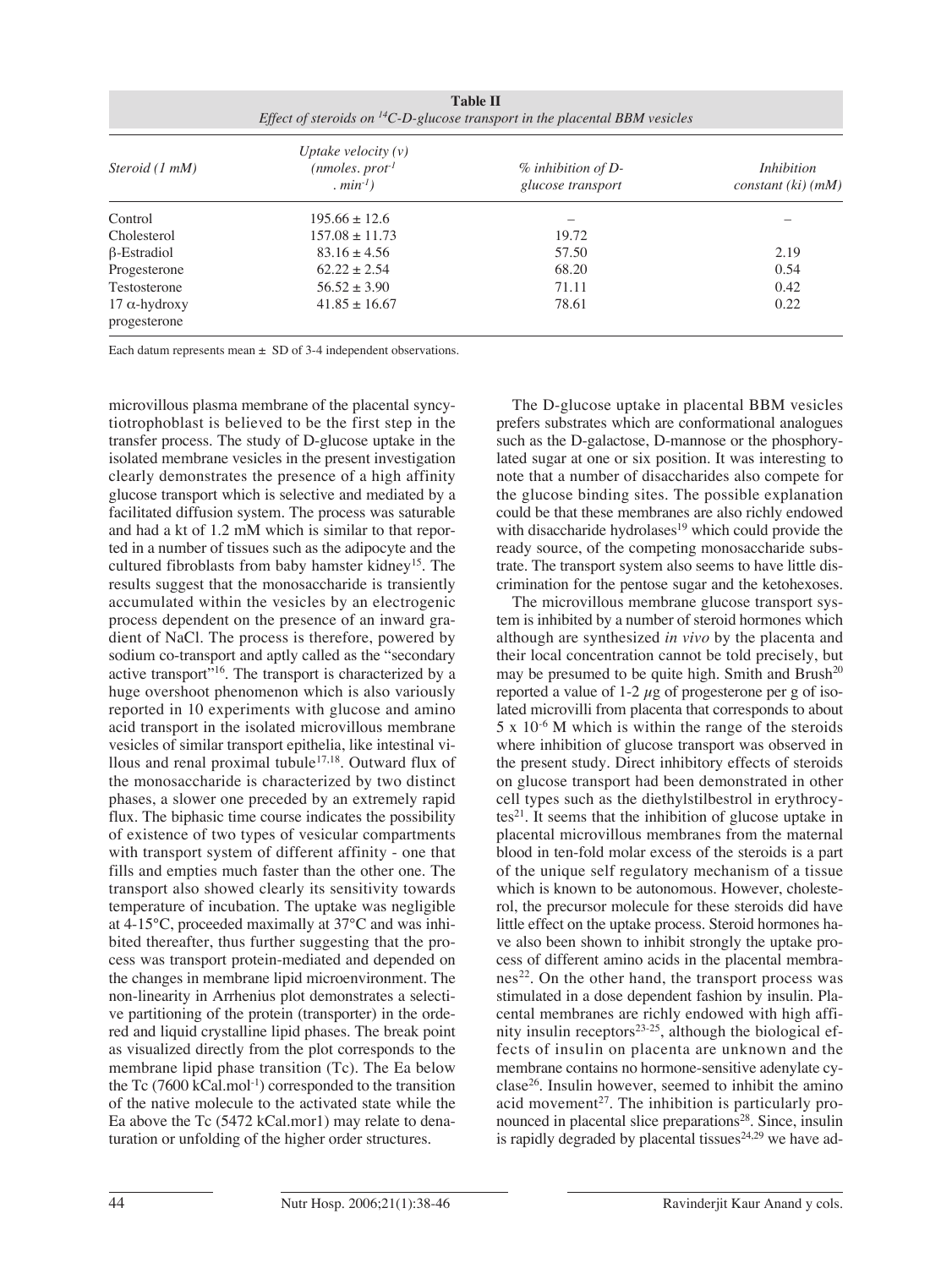ded BSA to the incubation medium to slow down the proteolysis of insulin.

A number of drugs, membrane perturbing agents and metabolic inhibitors have been shown to inhibit the glucose uptake in the present study. Ouabain, a cardiac glycoside which specifically inhibits the Na<sup>+</sup> /K<sup>+</sup> AT-Pase by competitively binding with the  $K^+$  –inding sites of the enzyme30. The enzyme is responsible for generating the Na<sup>+</sup> –gradient and therefore, the inhibitory effect of the drug on glucose transport which has to be cotransported with Na<sup>+</sup>, is also expected. Ouabain has also been found to inhibit the amino acid transport in placental<sup>22</sup> and other epithelial surfaces<sup>31</sup>. Similar compounds like digoxin and ethacrynic acid which inhibited the transport ATPase, also strongly blocked the amino acid and glucose transport in placental membranes<sup>32</sup>. The oxidative inhibitor, dinitrophenol inhibited the uptake while in the presence of p-nitrophenyl phosphate, the uptake of glucose appeared to maintain the near normal rate. The results are similar to that of the glucose and amino acid uptake in placental slice experiments<sup>32</sup>. Dinitrophenol is also reported to inhibit the vitamin  $B_{12}$  uptake in placental membranes<sup>33</sup>.

The uptake is also inhibited drastically by metabolic poison,  $HgCl<sub>2</sub>$  and also by phloretin. Phloretin has some structural similarities to the steroids and is also known to be weakly estrogenic<sup>34</sup>. It has an o-β-D-glucopyranosine in its molecule, which is used experimentally to produce glycosuria and is a potent inhibitor of glucose transport in the intestinal and renal membrane vesicles<sup>35,36</sup>. Nicotine is a major drug of abuse, known to depress the placental amino acid transport $37$  and may be one of the factors that cause reduction in intrauterine fetal growth in smoking mothers<sup>38</sup>. Nicotine considerably inhibited the glucose uptake which is surprising in view of the fact that placenta is devoid of any kind of nerve. However, it is known that placenta is rich in acetyl choline and its metabolizing enzymes<sup>39</sup>. Nicotine binds to the acetyl choline/muscarinic receptor and it is believed that cholinergic regulation may form the basis of glucose and amino acid transport in placenta<sup>37</sup>.

#### **References**

- 1. Johnson LW, Smith CH: Glucose transport across the basal plasma membrane of human placental syncytiotrophoblast. *Biochim Biophys Acta* 1985, 815: 44-50.
- 2. Laga EM, Driscolli SG, Munro HN: Quantitative studies of human placenta I. *Morphomery Bioil Neonate* 1973, 23: 231- 259.
- 3. Stacey TE, Weedon AP, Haworth C, Ward RHT, Boyd RDH: Fetomatemal transfer of glucose analogues by sheep placenta. *Am J Physiol* 1978, 234: E32-E37.
- 4. Smith NC, Brush MG, Luckett S: Preparation of human placental villous surface membrane. *Nature* 1974, 252: 302-303.
- 5. Anand RJK, Kanwar U, Sanyal SN: Isolation and characterization of the basal cell membranes of the human term placenta. *Indian J Expt Biol* 1996a, 33: 298-307.
- 6. Anand RJK, Kanwar U, Sanyal SN: Ca 2+ transport across brush border and basal surfaces of human term placenta. *Indian J Expt Biol* 1996b, 34: 786-793.
- 7. Anand RJK, Kanwar U, Sanyal SN: Placental membrane transport. Leucine transport across the brush border and basal cell membrane surfaces. *Res Expt Med* 1996c, 196:29-43.
- 8. Anand RJK, Kanwar U, Sanyal SN: Transport of glycine in the brush border and basal cell membrane vesicles of the human term placenta. *Biochem Mol Biol Intn* 1996d, 38(1): 21-30.
- 9. Smith CH, Nelson DM, King BF, Donohue TM, Ruzycki SM, Kelley LK: Characterization of a microvillous membrane preparation from human placental syncytiotrophoblast, a morphologic, biochemical, and physiologic study. *Am J Obstet Gynecol* 1977, 128: 190-197.
- 10. Paul J. In: Cell and Tissue Culture. Williams & Wilkins, Baltimore, 1965, p. 83.
- 11. Butler FE: Determination of tritium in water and urine. Liquid scintillation counting and rate of drift determination. *Anal Chem* 1961, 33: 409-413.
- 12. Johnson LW. Smith CH: Monosaccharide transport across microvillous membrane of human placenta. *Am J Physiol* 1980, 238: C160-C168.
- 13. Lees M, Paxman S: Modification of the Lowry procedure for the analysis of proteolipid protein. *Anal Biochem* 1972, 47: 184-194.
- 14. Kalhan SC, D' Angelo LJ, Savin SM, Adam P AJ: Glucose production in pregnant women at term gestation: Sources of glucose for human fetus. *J Clin Invest* 1979, 63:388-394.
- 15. Eilam Y, Stein WD: Kinetic studies of transport across red blood cell membranes. In: Methods in Membrane Biology, (E.D. Kom, ed.) Plenum Publishing Corporation, New York, 1974, Vol. 2, pp.283.
- 16. Boyd CAR, Lund EK: L. Proline transport by brush border membrane vesicles prepared from human placenta. *J Physiol* 1981, 315: 9-19.
- 17. Ghishan FK, Sutter W, Said H, Leonard D, Pietsch J, Abumrad N: Glutamine transport by rat basolateral membrane vesicles. *Biochim Biophys Acta* 1989, 979: 77-81.
- 18. Inui K, Okano T, Takano M, Kitazawa S, Hori R: A simple method for the isolation of basolateral plasma membrane vesicles from rat kidney cortex. *Biochim Biophys Acta* 1981, 647: 150-154.
- 19. Ramaswamy D, Malathi P, Crane RK: Demonstration of hydrolase related glucose transport in brush border membrane vesicles prepared from guinea pig intestine. *Biochem Biophys Res Commun* 1976, 68: 162-168.
- 20. Smith NC, Brush MG: Preparation and characterization of human syncytiotrophoblast plasma membrane. *Medical BioI* 1978, 56: 272-276.
- 21. LeFevre PG: Molecular structural factors in competitive inhibition of sugar transport. *Science* 1959, 130: 104-105.
- 22. Sybulski S, Tremblay PC: Uptake and incorporation into protein of radioactive glycine by human placentae in vitro. *Am J Obstet Gynccol* 1967, 97: 1111-1118.
- 23. Nelson DM, Smith RM, Jarett L: Nonuniform distribution and grouping of insulin receptors on the surface of human placental syncytial trophoblast. Diabetes 1978, 27:530-538.
- 24. Steel RB, Mostey JD, Smith CH: Insulin and placenta: degradation and stabilization, binding to microvillous membrane receptors, and amino acid uptake. *Am J Obstet Gynecol* 1979, 135: 522-529.
- 25. Whitsett JA, Lessard JL: Characteristics of the microvillous brush border of human placenta: insulin receptor localization in brush border membranes. *Endocrinology* 1978, 103: 1458-1468.
- 26. Whitsett JA, Johnson CL, Howkins K: Differences in localization of insulin receptors and adenylate cyclase in the human placenta. *Am J Obstet Gynecol* 1979, 133: 204-207.
- 27. Shotwell MA, Kilberg MS, Oxender DL: The regulation of neutral amino acid transport in mammalian cells. *Biochim Biophys Acta* 1983, 737: 267-284.
- 28. Dancis J, Money WL, Springer D, Levitz M: Transport of amino acids by placenta. *Am J Obstet Gynecol* 1968, 101: 820+829.
- 29. Posner, B.I: Insulin receptors in human and animal placental tissue. *Diabetes* 1974, 23: 209-217.
- 30. Yudilevich DL, Sweiry JH: Transport of amino acids in the placenta. *Biochim Biophys Acta* 1985, 822: 169-201.